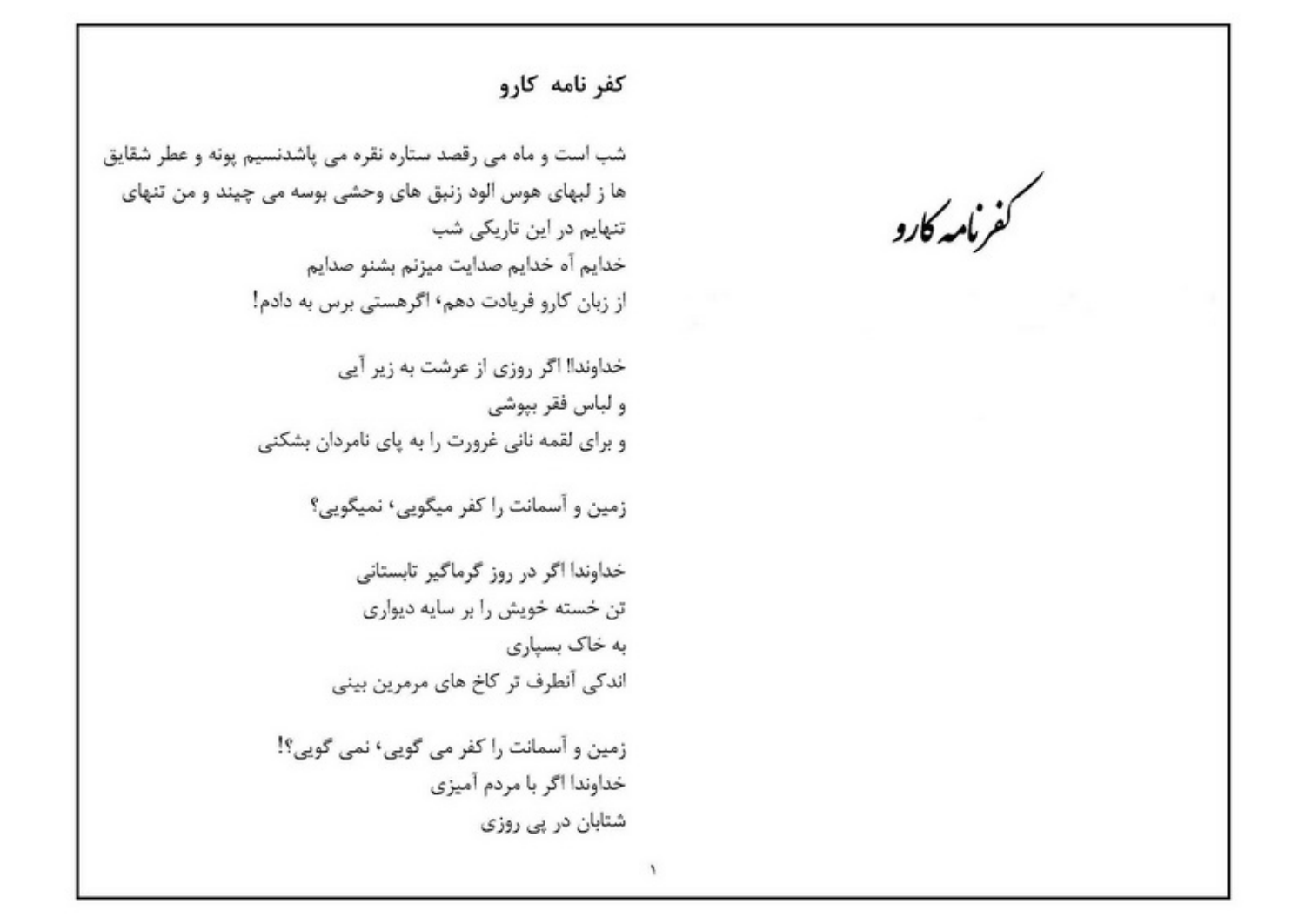ز پیشانی عرق ریزی |شب آزرده و دل خسته تهی دست و زبان بسته ابسوی خانه باز آیی |زمین و آسمانت را کفر می گویی٬ نمی گویی؟! خدايا ! خالقا ! بس كن جنايت ,ا ابس کن تو ظلمت ۱٫ تو در قرآن جاویدت هزاران وعده دادی تو خود گفتی که نا مردمان بهشت را نمیبینند |ولي من با دو چشم خويشتن ديدم که نا مردمان ز خون پاک مردانت هزاران کاخ میسازند خدايا ! خالقا ! بس كن جنايت ,ا بس کن تو ظلمت را تو خود گفتے اگر اهرمن شهوت بر انسان حکم فرماید تو او را با صلیب عصیانت امصلوب خواهی کرد ولي من با دو چشم خويشتن ديدم يدر با نورسته خويش گرم ميگيرد ابرادر شبانگاهان مستانه از آغوش خواهر کام میگیرد نگاه شهوت انگیز پسر دزدانه بر اندام مادر می لرزد قدم ها در بستر فحشا مے لغزد

خدايا ! خالقا ! بس كن جنايت ,ا ېس کن تو ظلمت ۱٫ تو خود سلطان تبعیضی تو خود فتنه انگيزي اگر در روز خلقت مست نمیکردی یکی را همچون من بدبخت یکی را بی دلیل آقا نمیکردی جهانی را اینچنین غوغا نمیکردی هر گز این سازها شادم نمیسازد دگر آهم نمیگیرد دگر بنگ باده و تریاک آرام نمیسازد شب است و ماه میرقصد ستارہ نقرہ مے یاشد من اما در سكوت خلوتت آهسته ميگريم اگر حق است زدم زیر خدایی!!!….. خدايا ! خالقا ! بس كن جنايت ,ا بس کن تو ظلمت ,ا خداوندا تو مي گفتي زنا زشت است و من دانم كه عيسى زاده طبع زنا زاد خداونديست. خدايا ! خالقا ! بس كن جنايت را بس کن تو ظلمت ,ا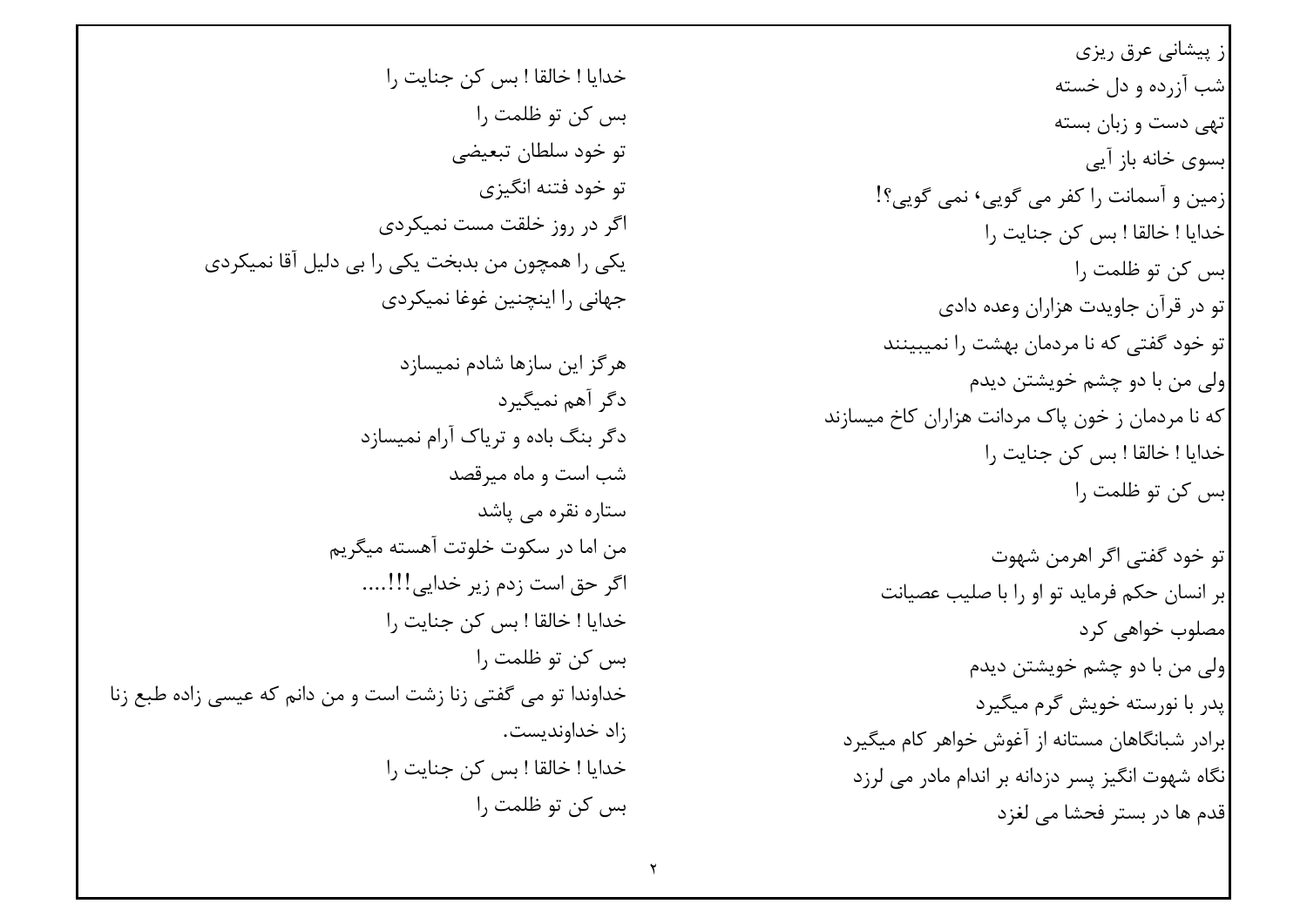زین سپس با دگران عشق و صفا خواهم کرد همچو تو یکسره من ترک وفا خواهم کړد شوم زین سپس جای وفا چو تو جفا خواهم کرد ترک سجاده و تسبیح و َردا خواهم کړ د گذر از کوی تو چون باد صبا خواهم کرد هر گز این گوش من از تو سخن حق نشنید مردمان گوش به افسانهَ زاهد ندهىد داده از پند به من پیر خرابات نوید کز تو ای عهد شکن این دل دیوانه عيان خواران شکوه زآین بدت پیش خدا خواهم کرد درس حکمت همه را خواندم و دیدم به عیان بهر هر درد دوایی است دواها ينهان نسخهَ درد من این بادهَ ناب است بدان کز طبیبان جفا جوی نگرفتم در مان زخم دل را مي ناب دوا خواهم كرد من که هم می خورم و دُردی آن پادشهم بهتر آنست که امشب به همانجا سر خود بر در خَمخانهَ آن شاه نهم آنقدر باده خورم تا زغم آزاد شوم |دست از دامن طناز رها خواهم کرد خواهم از شیخ کشی شهره این شهر شوم شیخ و ملاء و مُریدان همه را قهر شوم

بر مذاق همه شیخان دغل زهر شوم گر که روزی زقضا حاکم این شهر خون صد شیخ به یک مست روا خواهم کرد زکم و بیش و بسیار بگیرم از شیخ وجه اندوخته و دینار بگیرم از شیخ آنقدر جامه و دستار بگیرم از شیخ باج میخانهَ اَمرار بگیرم از شیخ وسط کعبه دو میخانه بنا خواهم کرد وقف سازم دو سه میخانهَ با نام و نشان وَندَر آنجا دو سه ساقی به مهروی تا نمایند همه را واقف ز اسرار جهان گرد هر چرخ به من مهلتی ای باده کف این میکده ها را زعبا خواهم کرد هر كه اين نظم سرود خرَّم و دلشاد بُود خانهَ ذوقي و گوينده اش آباد بُود انتقادي نبود هر سخن آزاد بُود تا قلم در كف من تيشهَ فرهاد بُود تا ابد در دل این کوه صدا خواهم کرد....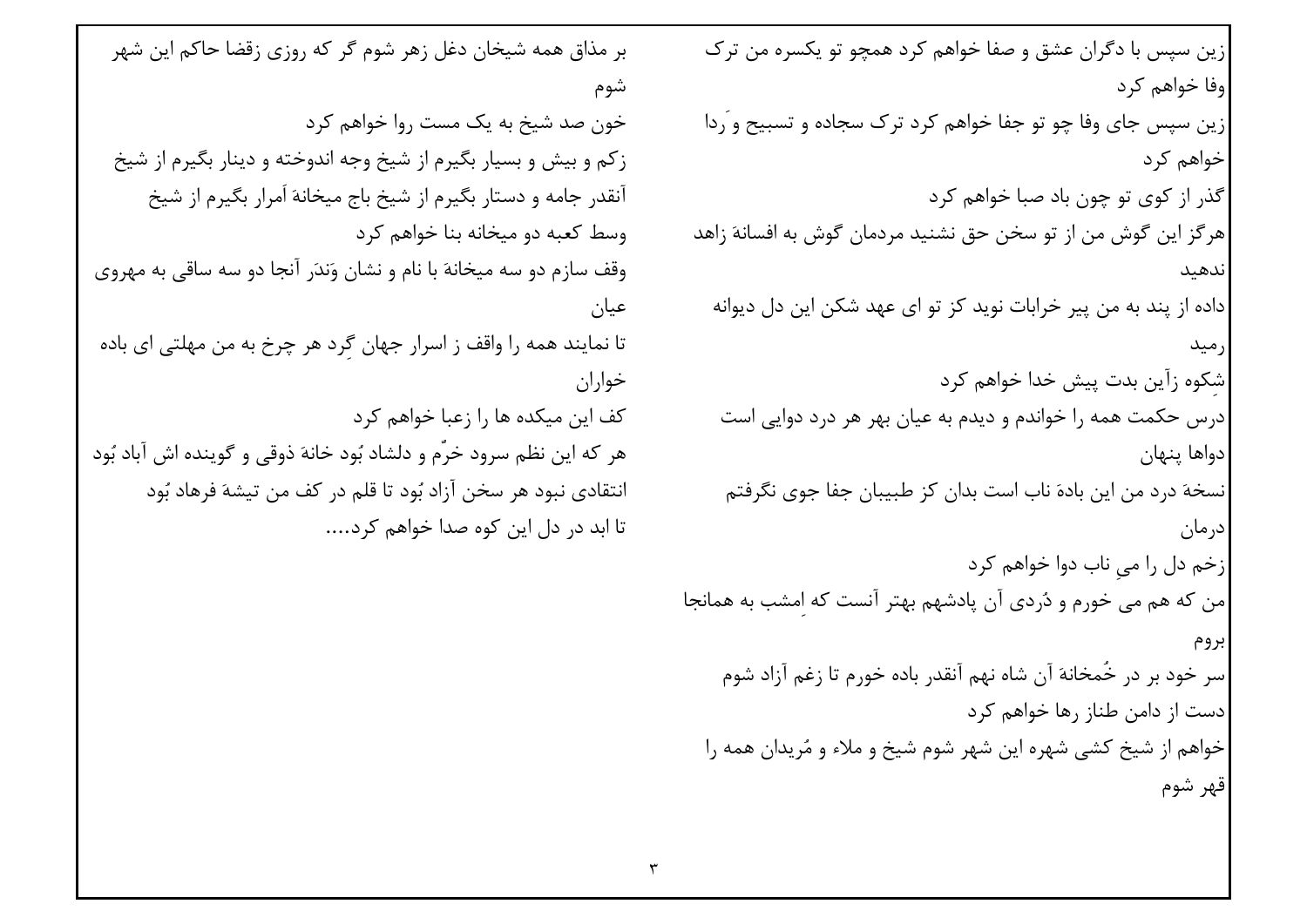## تکیه بر جای خدا

شبے در حال مستے تکبه بر جای خدا کردم ادر آن یک شب خدایا من عجایب کارها کردم جهان را روی هم کوبیدم از نو ساختم گیتی از خاک عالم کهنه جهانی نو بنا کردم کشیدم بر زمین از عرش، دنیادار سابق را سخن واضح تر و بهتر بگويم كودتا كردم خدا ,ا بنده ی خود کرده خود گشتم خدای او خدایی با تسلط هم به ارض و هم سما کردم ميان آب شستم سهر به سهر برنامه پيشين |هر آن چیزی که از اول بود نابود و فنا کردم نمودم هم بهشت و هم جهنم هردو را معدوم کشیدم پیش نقد و نسیه، بازی را رها کردم نمازو روزه را تعطیل کردم، کعبه را بستم وثاق پندگی ,ا از , پاکاری چدا کردم

امام و قطب و پیغمبر نکردم در چهان منصوب خدایے بر زمین و بر زمان بے کدخدا کردم نکردم خلق ، ملا و فقید و زاهد و صوفی نه تعیین بهر مردم مقتدا و پیشوا کردم شدم خود عهده دار پیشوایی در همه عالم به تبیا پیشوایان را به دور از پیش یا کردم بدون اسقف و پاپ و کشیش و مفتی اعظم خلایق را به امر حق شناسی آشنا کردم نه آوردم به دنیا روضه خوان و مرشد و رمال نه کس را مفتخور و هرزه و لات و گدا کردم نمودم خلق را آسوده از شر ریاکاران به قدرت در جهان خلع پد از اهل ريا كردم ندادم فرصت مردم فریبے ہر عبایوشان نخواهم گفت آن کاری که با اهل ریا کردم به جای مردم نادان نمودم خلق گاو و خر میان خلق آنان را پے خدمت رها کردم مقدر داشتم خالی ز منت، رزق مردم را نه شرطی در نماز و روزه و ذکر و دعا کردم نکردم پشت سر هم بندگان لخت و عور ایجاد یه مشتے بندگان أبرومند اکتفا کردم هر آنکس را که میدانستم از اول بود فاسد نکردم خلق و عالم را بری از هر جفا کردم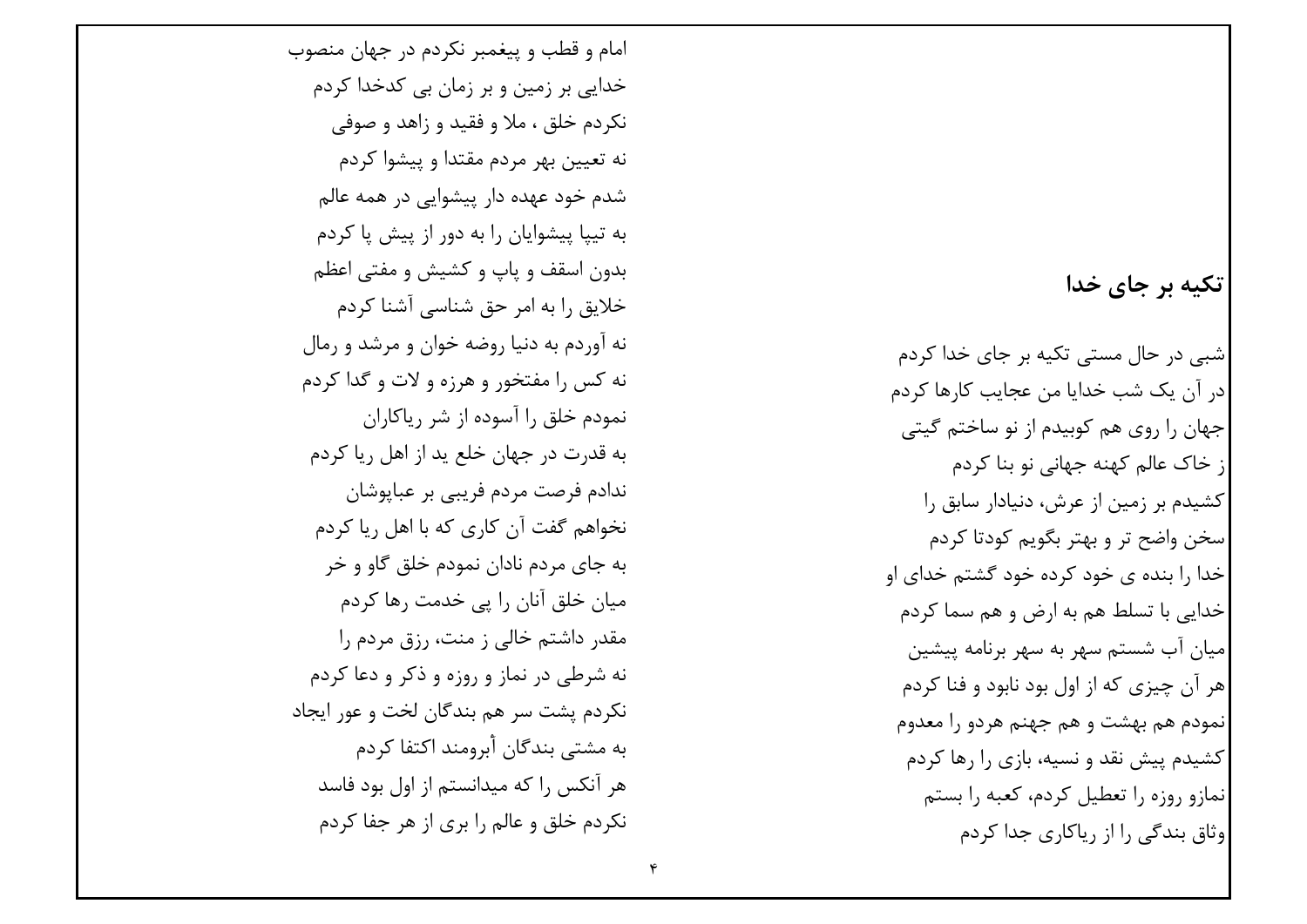به جای جنس تازی آفریدم مردم دل پاک قلوب مردمان را مرکز مهر و وفا کردم اسری داشت کو بر سر فکر استثمار کوبیدم دگر قانون استثمار را زیر پا کردم |, جال خائن و مزدور ,ا در آتش افکندم اسیس خاکستر اجسادشان را بر هوا کردم نه جمعی را برون از حد بدادم ثروت و مکنت نه جمعی را به درد بی نوایی مبتلا کردم نه یک بی آبرویی را هزار گنج بخشیدم انه بر یک آبرومندی دوصد ظلم و جفا کردم انکردم هیچ فردی ,ا قرین محنت و خواری گرفتاران محنت ۱٫ ها از تنگنا کردم به جای آنکه مردم گذارم در غم و ذلت گره از کارهای مردم غم دیده وا کردم به جای آنکه بخشم خلق را امراض گوناگون به الطاف خدایی درد مردم را دوا کردم جهاني ساختم پر عدل و داد و خالي از تبعيض تمام بندگان خویش را از خود رضا کردم نگویندم که تاریکی به کفشت هست از اول نکردم خلق شیطان را عجب کاری به جا کردم چو میدانستم از اول که در آخر چه خواهد شد نشستم فكر كار انتها را ابتدا كردم

نکردم اشتباهی چون خدای فعلی عالم خلاصه هرچه کړدم خدمت و مهر و صفا کړدم زمن سر زد هزاران كار ديگر تا سحر ليكن چو از خود بے خود بودم ندانسته چه ها کردم سحر چون گشت از مستے شدم هوشیار خدایا در پناه مے جسارت بر خدا کردم شدم بار دگر یک بنده درگاه او گفتم خداوندا نفهميدم خطا كردم ....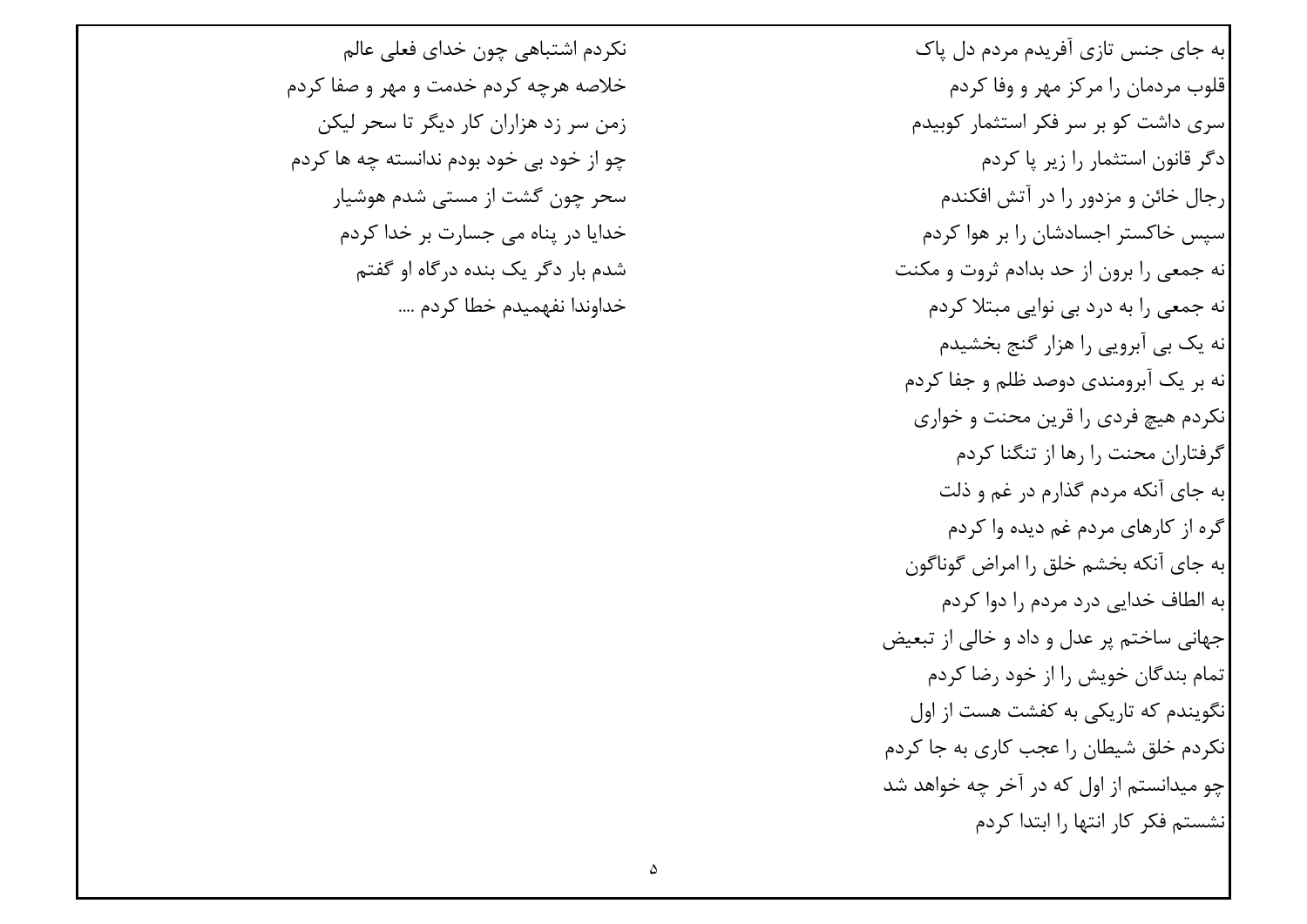تکیه بر جای خدا 2

شبی در حال ًمستی تکیه بر جای خدا کردم ٰ نمی دانم کجا بودم چه ها کردم چه ها کردم |در آن لمحه ز مستی حال گردان شد خدا ديدم وجودم محو وگريان شد ً بخود فائق شدم مستى ز سر رفت |غرور آمد دلم از حد کم رست خدا دیدم خودم را بندگی کو؟ كجا شد جبر و سختي بي خودي كو؟ زدم حکمي که ليلي کو ومجنون؟ زدم حکمي کجا شد جنگ وکو خون؟ چو مستی دست در جای خدا زد

به چنگیزان ونامردان قفا زد به ليلي حكم عشق دائمي داد به شیرین حق خوب زندگی داد به مجنون آتشی از جنس دم داد به فرهاد اهرمی کو هان شکن داد چرا ليلي ومجنون باز مانند؟ چرا فرهاد از شیرین برانند؟ چرا وقتی که من مست وخدایم چنان باشم که گویندم گدایم؟ در آن حالت که پیمانه پرم بود شرابم همدم ودل ساغرم بود من مست و خراب حالا خدایم ز ضعف و هجرو غم ، حالا جدايم به پیران وقت پیری می دهم جان جوانان در جواني قوت ونانپ چرا آهو ; مادر باز ماند؟ چرا فرزند صیادش بنالد؟ چراها و چراها و چراها شب قدرت گذشت وآرزوها بسختی قامتم را راست کردم گلوی خشک خود ,ا صاف کردم کنار بسترم پیمانه ای پر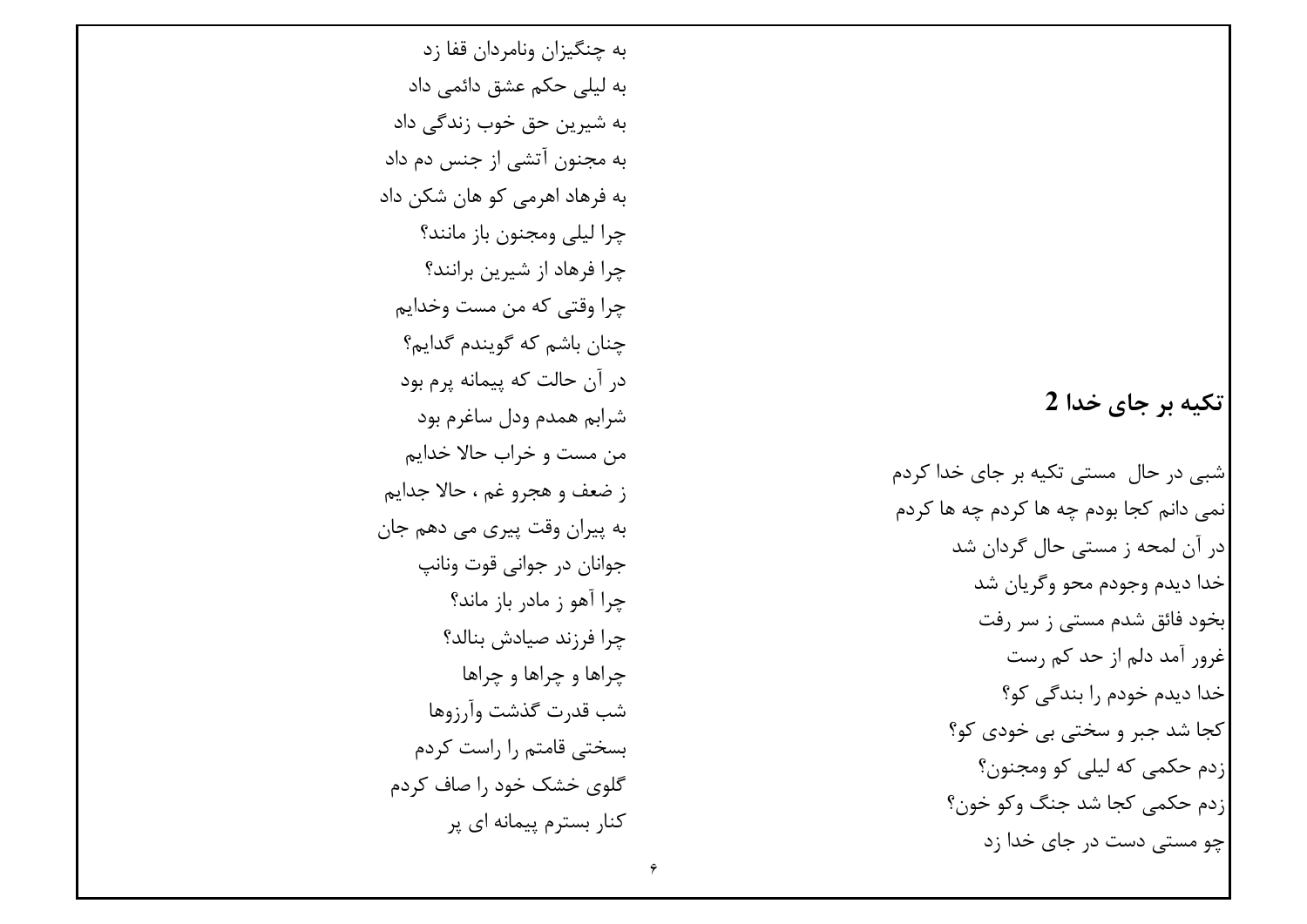|ولي جيبم تھي از سکه ودر شراب از سر برفته بی تا مل انمي پاٻم اثر از تاج واز گل |همان مست ورهای رو سیاهم غلط کردم که یی بردم خدایم! خداوندا خدا وندا...! اگر روزی بشر گردی زحال بندگانت با خبر گردی یشیمان می شدی از قصه خلقت از اينجا از آنجا بودنت ! خداوندا...! اگر روزی ز عرش خود به زیر آیی |لباس فقر به تن داري ابرای لقمه ی نانی غرورت را به زیر پای نا مردان فرو ریزی

زمین و آسمان را کفر می گویی…نمی گویی؟ خداوندا... اگر با مردم آمیزی شتابان در یې روزې ز پیشانی عرق ریزی شب آزرده ودل خسته تھے دست و زبان بسته به سوی خانه باز آیے زمین آسمان را کفر می گویی… نمی گویی؟ خدا وندا... اگر در ظهر گرماگیر تابستان تن خود را به زیر سایه ی دیواری بسپاری لبت ۱٫ بر کاسه ی مسے قبر اندود بگذاری و قدري آن طرف تركاخ هاي مرمرين بيني واعصا بت برای سکه ای این سو و آن سودر روان باشد و شاید هر رهگذر هم از درونت با خبر باشد ;مین و آسمان ,ا کفر می گویی… نمی گویی؟ خدايا خالقا بس كن جنايت را تو ظلمت را...!

تو خود سلطان تبعیضی تو خود یک فتنه انگیزی اگر در روز خلقت مست نمے کردی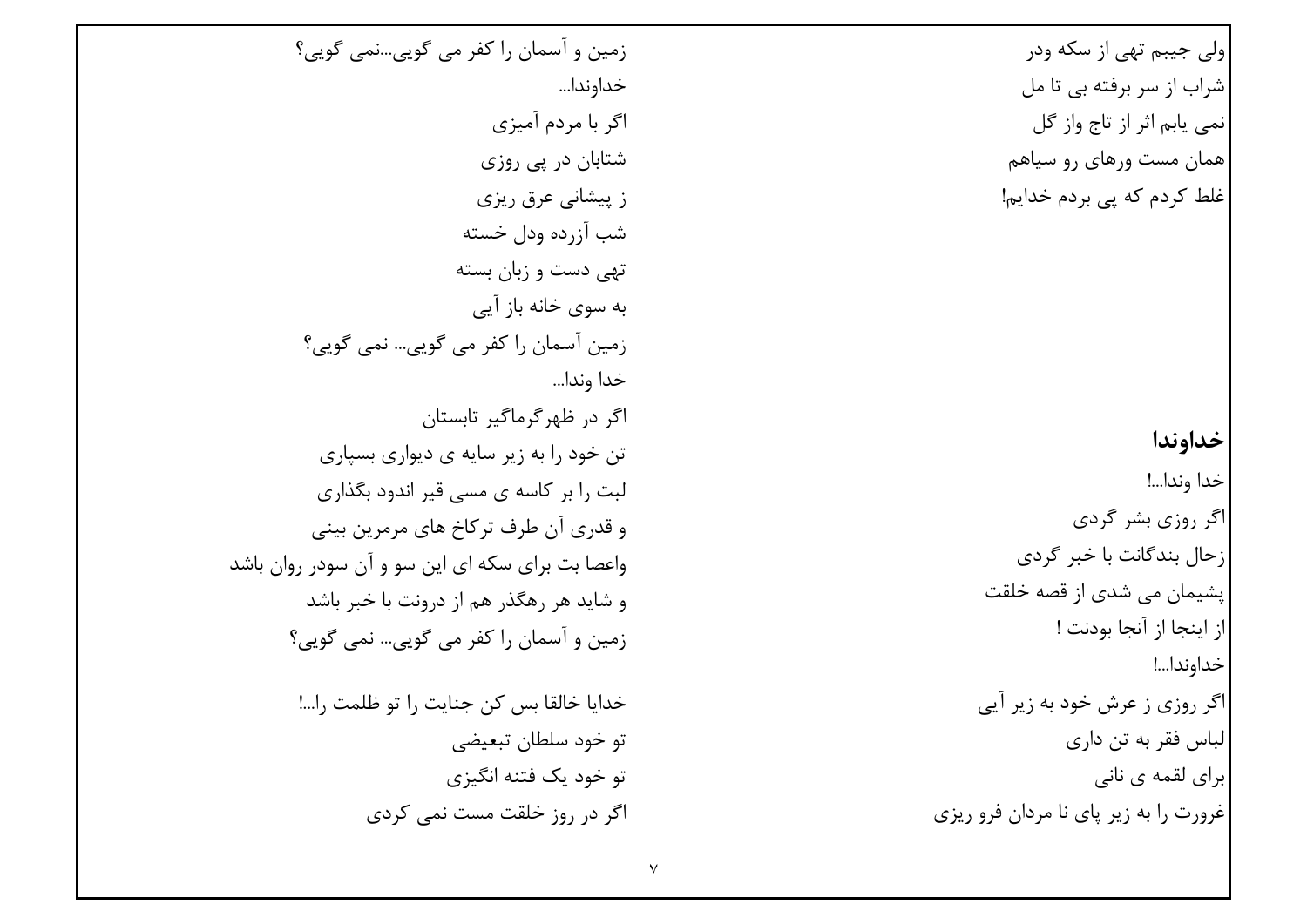چرا بر ناله پر خواهشم پاسخ نمی گوید چرا او این چنین کور و کر و لال است و یا شاید درون بارگاه خویش کسی لب بر لبانش مست تنهایی و یا شاید دگر پر گشته است آن طاقت و صبرش کنون از دست داده آن صفتها ,ا چرا در پردہ مے گویم خدا هر گز نمے باشد من امشب ناله ني ,ا خدا دانم من امشب ساغر می را خدا دانم خدای من دگر تریاک و گرس و بنگ می باشد خدای من شراب خون رنگ مے باشد مرا يستان گرم لاله , خساران خدا باشد خدا هيچ است. خدا يوچ است. خدا جسمي است بي معني خدا یک لفظ شیرین است خدا روپایی رنگین است شب است و ماه میرقصد ستارہ نقرہ مے یاشد و گنجشک از لبان شهوت آلوده ی زنبق بوسه می گیرد من اما سرد و خاموشم! من اما در سکوت خلوتت آهسته مے گریم

یکی را همچون من بدبخت یکی را بی دلیل آقا نمی کردی جهانی را چنین غوغا نمی کردی دگر فریاد ها در سینه ی تنگم نمی گنجد ادگر آهم نمي گيرد دگر این سازها شادم نمی سازد دگر از فرط می نوشی می هم مستی نمی بخشد دگر در جام چشمم باده شادی نمی رقصد نه دست گرم نجوائی به گوشم پنجه می ساید نه سنگ سينه ي غم چنگ صدها ناله مي کوبد. اگر فريادهايي از دل ديوانه برخيزد برای نا مرادی های دل باشد خدایا گنبد صیاد یعنی چه ؟ فروزان اختران ثابت سيار يعني چه ؟ اگر عدل است این پس ظلم ناهنجار یعنی چه؟ به حدی درد تنهایی دلم را رنج می دارد که با آوای دل خواهم کشم فریاد و برگویم خدایی که فغان آتشینم در دل سرد او بی اثر باشد خدا نیست ؟! شما ای مولیانی که می گویید خدا هست و برای او صفتهای توانا هم روا دار يد! بگوييد تا بفهمم چرا اشک مرا هرگز نمی بیند؟